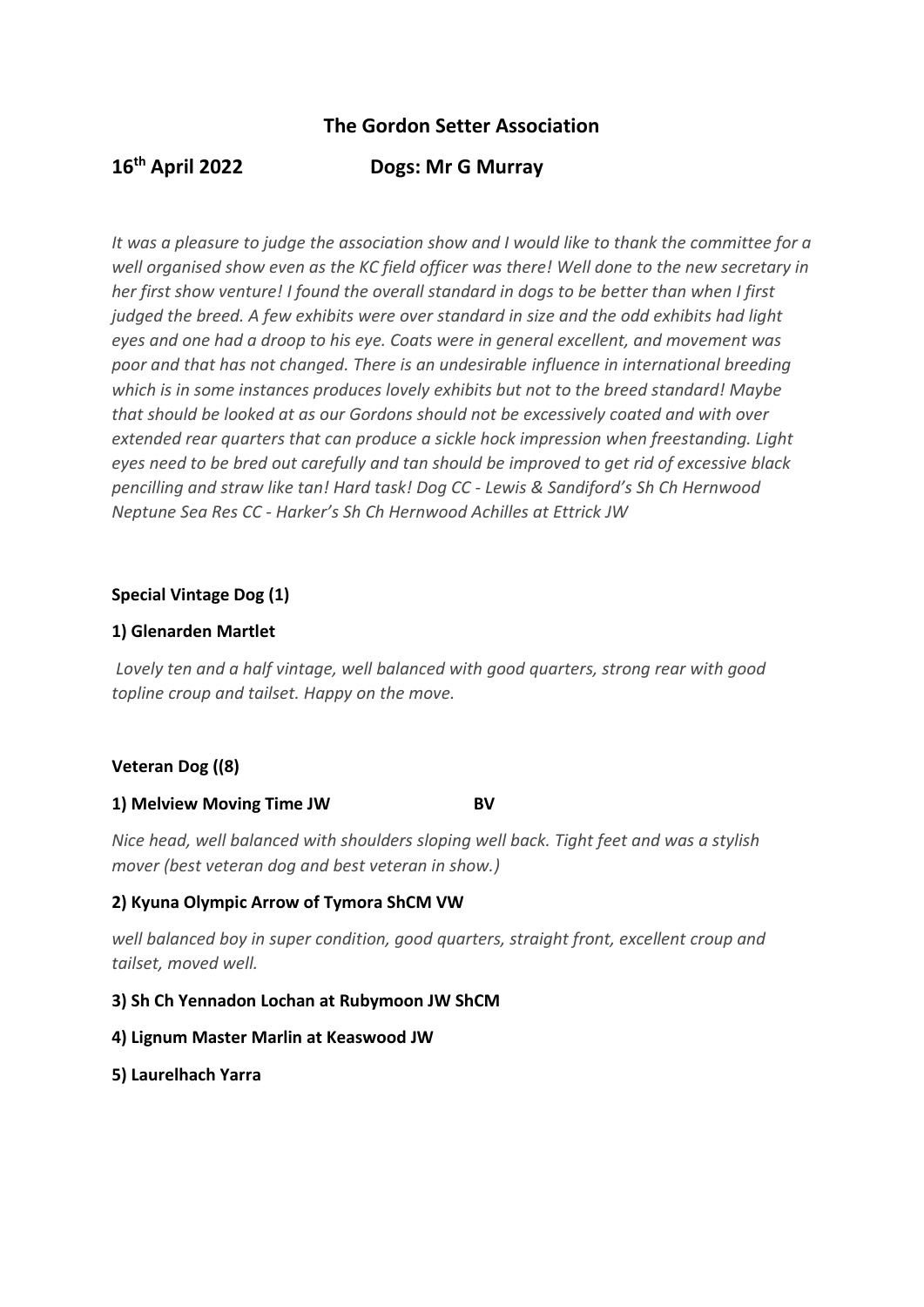## **Minor Puppy Dog (1)**

## **1) Lignum Teller**

*Lively six-month-old boy. Nice tan, has nice quarters raw at present but has potential, yes he did move mostly up and down, will watch.* 

## Puppy Dog (3)

## 1) Cafotaliena Thief Of Hearts by Brobruick

*Loved the head with nice dark eye. Neck long lean arched leading to well sloping shoulders, good topline with nice tailset, moved well. Best Puppy dog.*

## 2) Hernwood Cooper King

*Well balanced with excellent shoulders and topline. Preferred the head of 1.*

3) Lignum Teller

### Junior Dog (2)

### 1) Hernwood the Botanist

*Big dog with excellent head, excellent coat, well balanced with good quarters, moved well.*

#### 2) Graylacier Blue Marlin

*Nice sized dog with good front quarters, nicely balanced.* 

## **Yearling Dog (6)**

## **1) Red Admiral By Rubymoon JW**

*Lovely nice sized boy with excellent coat and quarters. So well balanced that showed on the move. Loved the head. Should have promising future.*

## **2) Marshmoor Monkey Puzzle of Billingham**

*Bigger boy but still excellent with good head, coat and shoulders. Nice topline and balance.*

#### **3) Glenmaurangi Storm Trooper**

- **4) Graylacier Blue Marlin**
- **5) Burroughtof Loch Leven at Glenarden**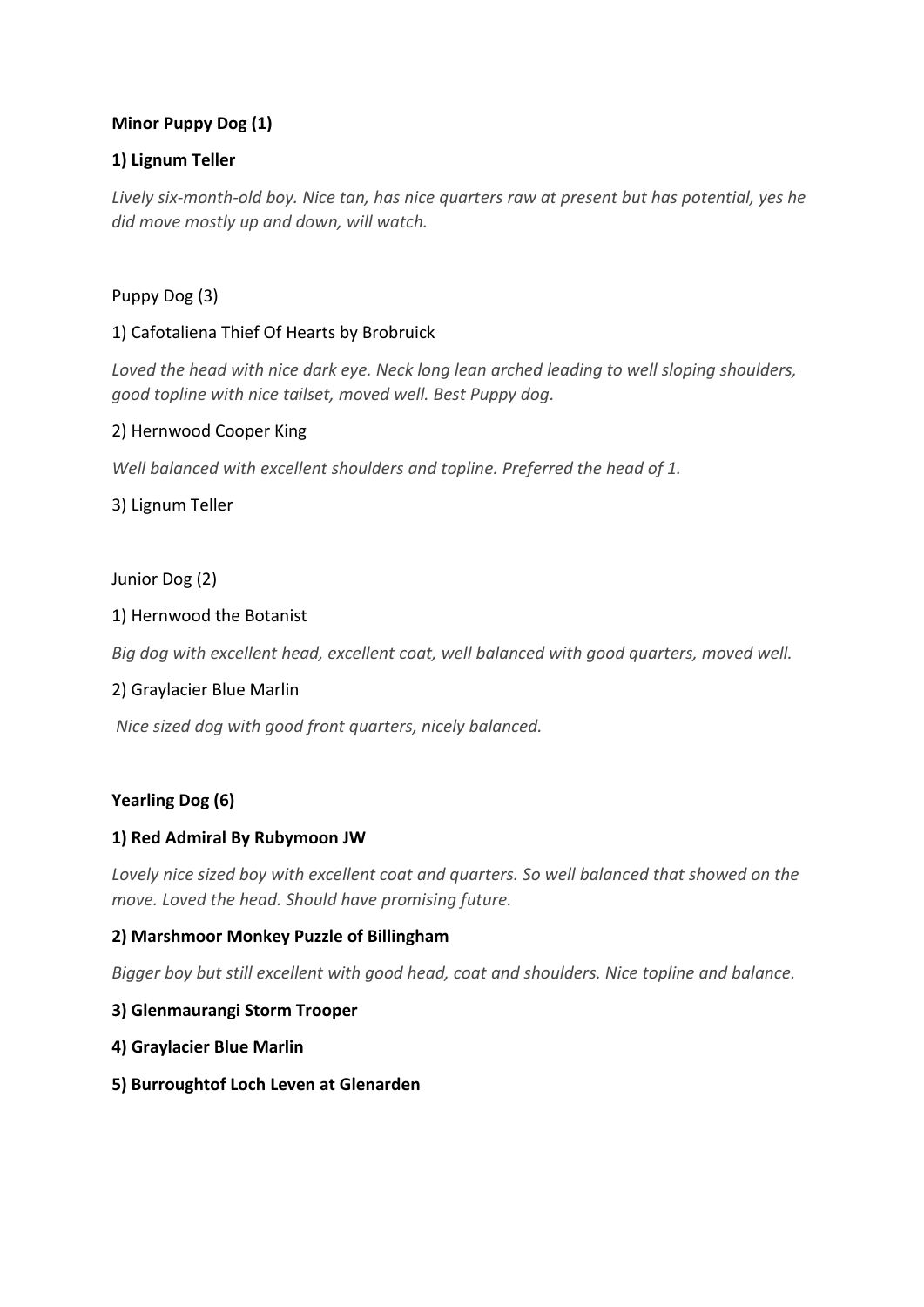**Maiden Dog (2)**

- **1) Cafotaliena Thief Of Hearts by Brobruick**
- **2) Marshmoor Monkey Puzzle of Billingham**

**Novice Dog (3)**

- **1) Cafotaliena Thief of Hearts by Brobruick**
- **2) Marshmoor monkey Puzzle of Billingham**
- **3) Hernwood Cooper King**

**Undergraduate Dog (2)**

#### **1) Hernwood The botanist**

#### **2) Marlbeck Maldini**

*Good colour, well balanced boy. Would not stand still and could not assess movement as too slow!* 

#### **Graduate Dog (7)**

#### **1) Glenmaurangi Mandalorian**

*Substantial Gordon with excellent bone, excellent feet. Well balanced and moved with drive.*

#### **2) Ludstar Maccabee at Glenquin (Imp Ita)**

*Super coat and excellent colour. Good feet and correct shoulder placement. Moved nicely.*

- **3) Red Admiral by Rubymoon JW**
- **4) Graylacier Classic Design**
- **5) When I Was Your Man Black Lofty (Imp Pol)**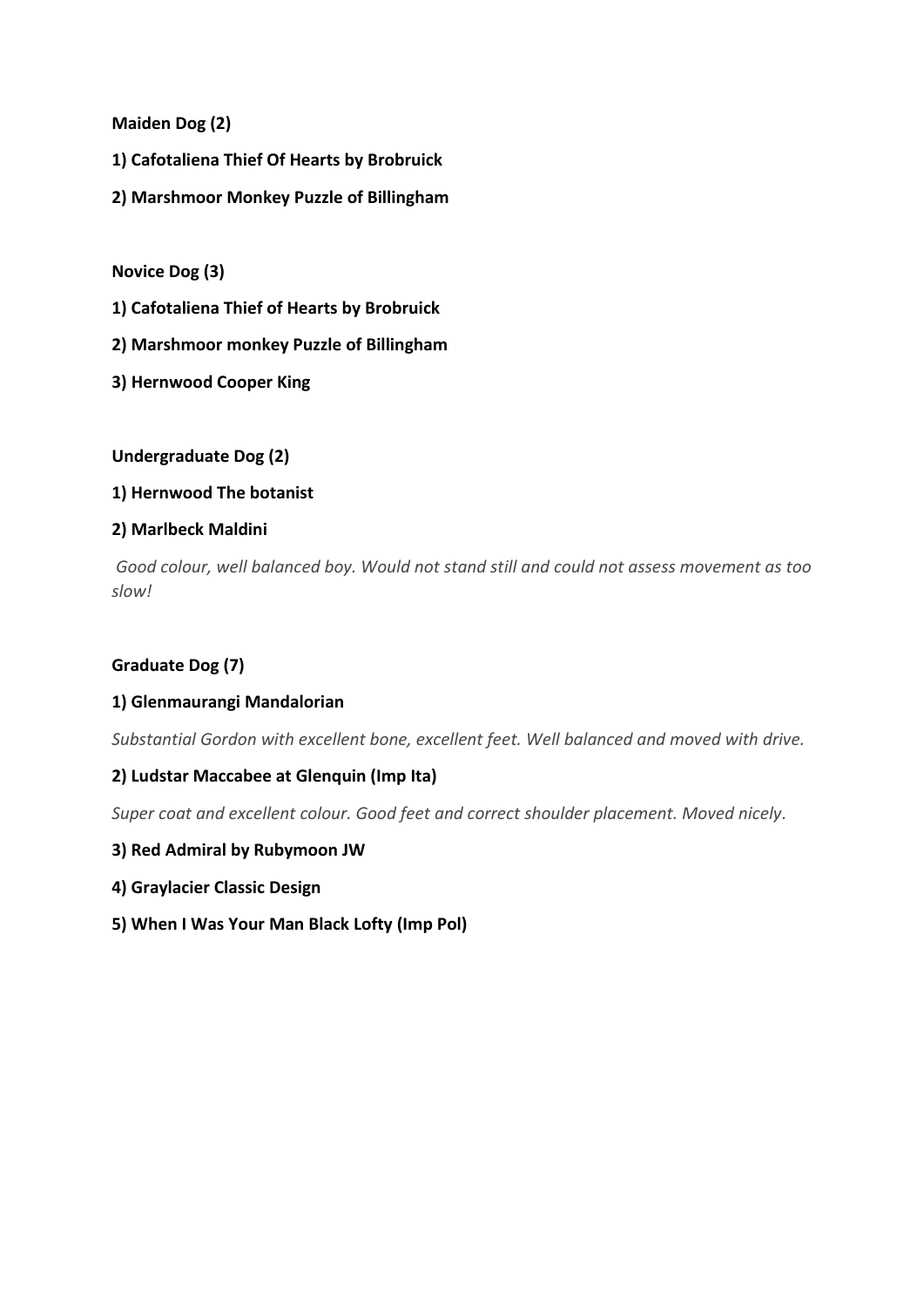## **Post Graduate Dog (10)**

## **1) Waseley Sweet William**

*Excellent bone, nicely balanced dog with excellent topline, good feet and moved well keeping his level topline.*

## **2) Carnoustie Let The Game Begin (AI) (Imp Aus)**

*Bigger dog with super bone, nice head, excellent flowing neck to topline to croup. Lovely mover.* 

## **3) Palangor Moonlight Shadow**

### **4) Graylacier Portreath**

## **5) Balnakeil Beinn Corradail of Blairbelles**

## **Mid Limit Dog (4)**

### **1) Yennadon Calvay JW**

*Everything is right about this dog but a dark eye would give him top honours! Excellent balance, excellent bone for size that is good. lovely shaped head and eye although lightish! So well balanced. Excellent rear quarters, topline and moved very well. Breed with a dark eye bitch!* 

## **2) Benbuie Thornbird**

*Lovely size, lovely head, well balanced with good front and rear quarters, excellent topline and moved well.*

## **3) Hernwood Jack O'Lantern by Rackens**

## **4) Locksheath Spark In The Dark (AI)**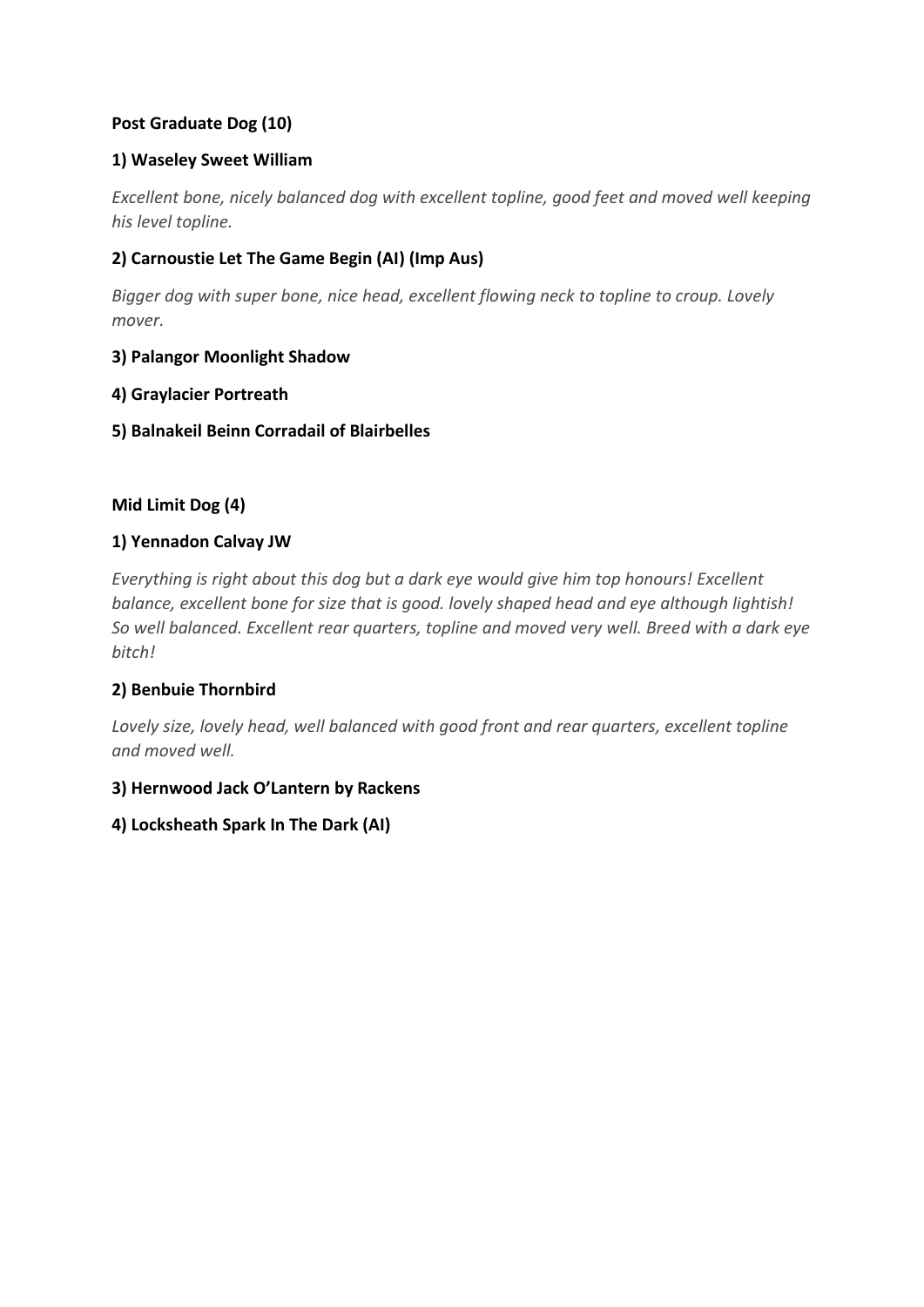## **Limit Dog (6)**

### **1) Kilnrae Hallmark JW**

*Loved this exhibit, oozed with style on the move, one of the best in show performance with superb show movement, lovely head, reach of neck, topline and short coupled. Strong well laid shoulders. Shorter upper arm was the difference between top honours.* 

## **2) Locksheath Black Ice**

*Good size, excellent front and rear quarters showing lovely topline and tailset. Liked the head and excellent reach of neck, moved well.* 

### **3) Yennadon Barra JW**

### **4) Kyuna Dream Merchant**

### **5) Gordon-Sett Style Heartbreaker for Glenquin (Imp Ua)**

### **Open Dog (12)**

#### **1) Sh Ch Hernwood Neptune Sea CC & RBIS**

*What a class the best dogs on display and would have 4CC's if possible but I was judging to the UK breed standard and the first did not disappoint, fantastic perfectly groomed boy of such quality. Loved his balance, strong quarters, excellent topline and, reach of neck, moved with show style.*

#### **2) Sh Ch Hernwood Achilles at Ettrick JW RCC**

*Bigger dog to 1 but still quality with superb balance in quarters lovely reach of neck and topline. Nice head and eye. Brother to 1.*

#### **3) Sh Ch Ludstar Frederick Frankenstein (Imp It)**

- **4) Sh Ch Bryerdale Quantas (AI)**
- **5) DT/AM/BE Ch Munroc Beretta WW21**

## **Field Trial Dog (1)**

#### **1) Yennadon Reiss SGWC**

*Superbly balanced short, coupled dog. Excellent neck and topline with good colour and feet. Moved with energy.*